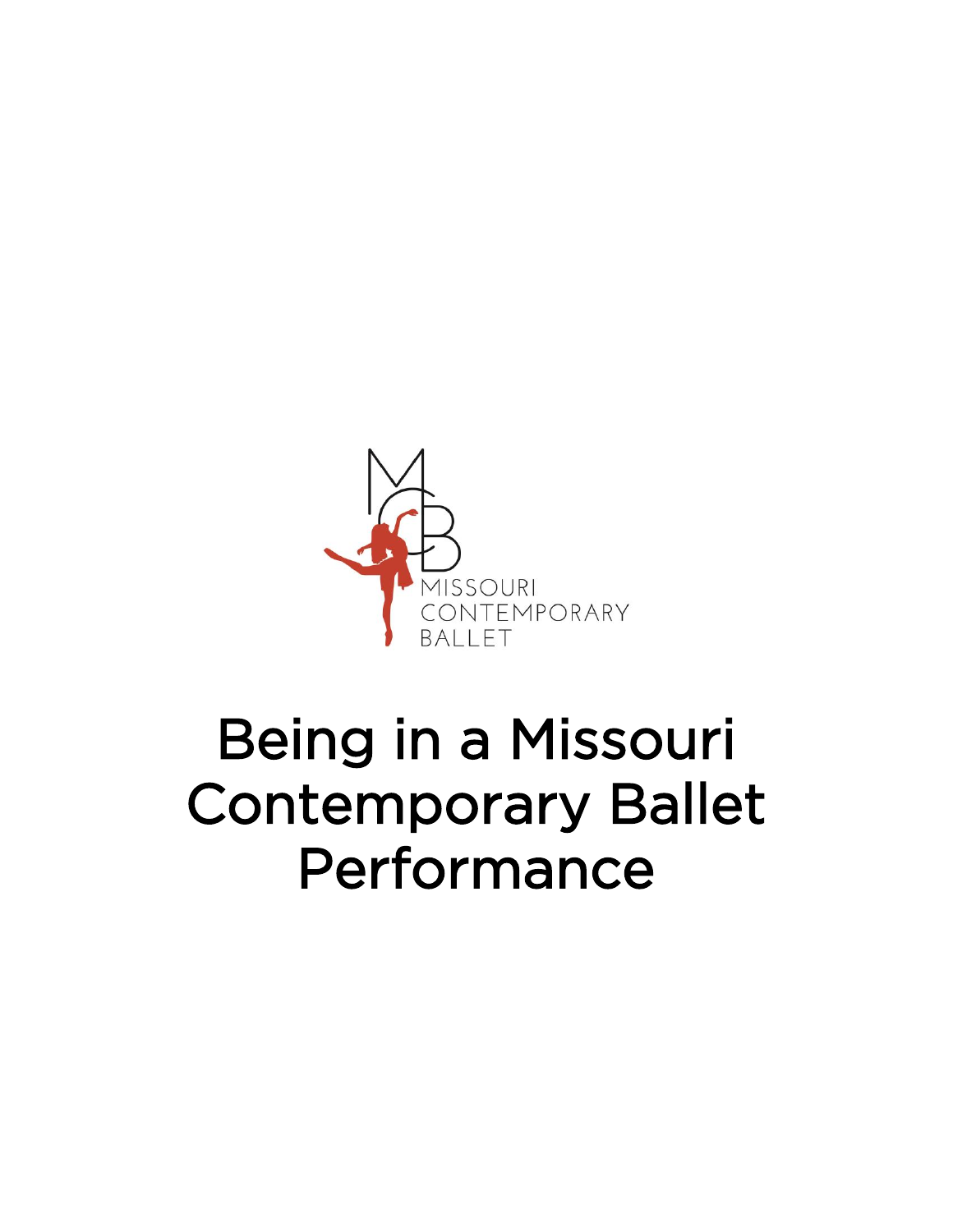I am going to be in a dance performance in Windsor Theater at Stephens College. I can be safe and calm at the show. First, we will park the car. I will stay with my family while we walk into the theater. I will be safe on the sidewalk and street.







Next, we will check in at a table in the lobby. I can be calm and safe while we wait to check in.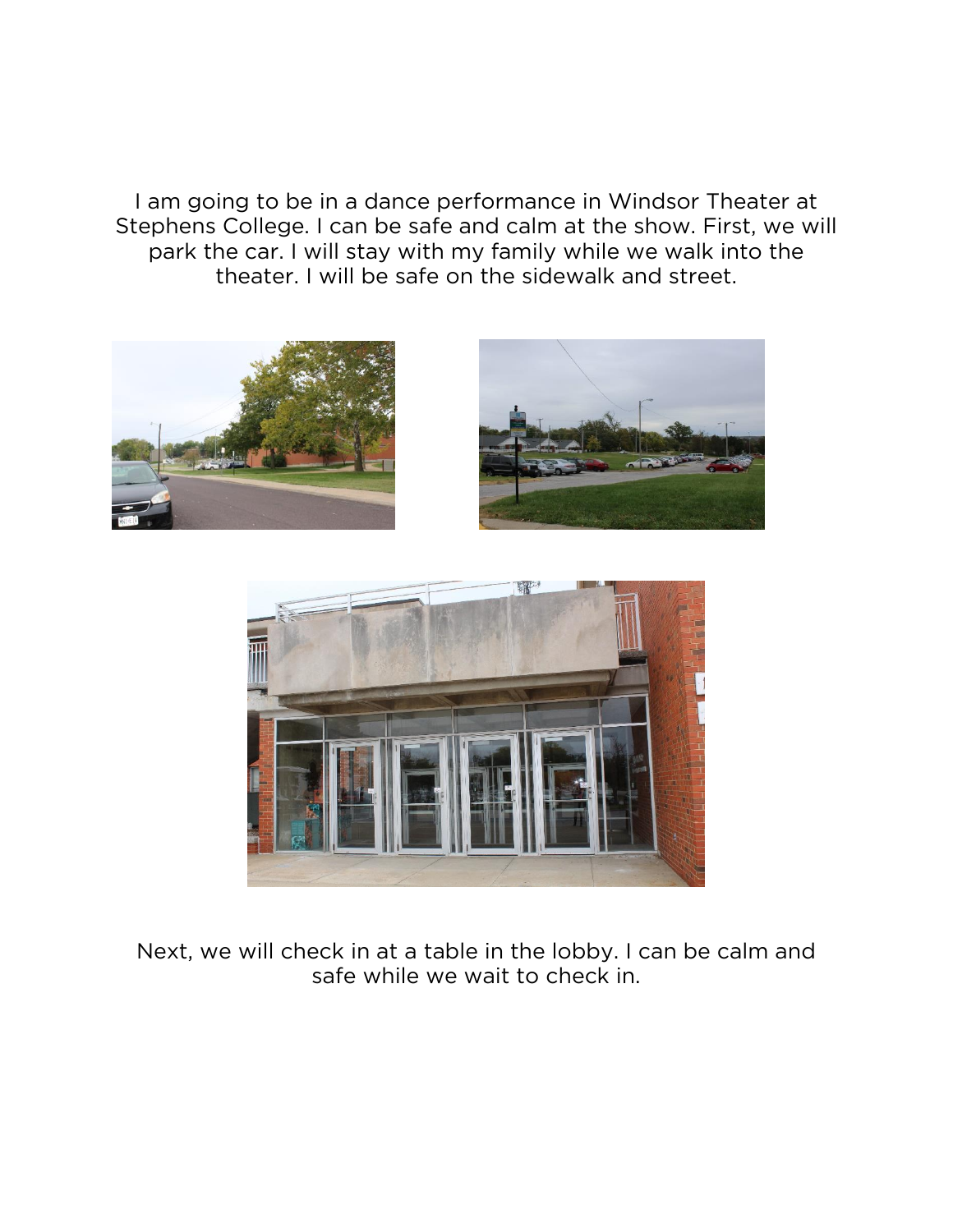

Then, I will follow an adult to where I will wait with the other dancers for the show to start.

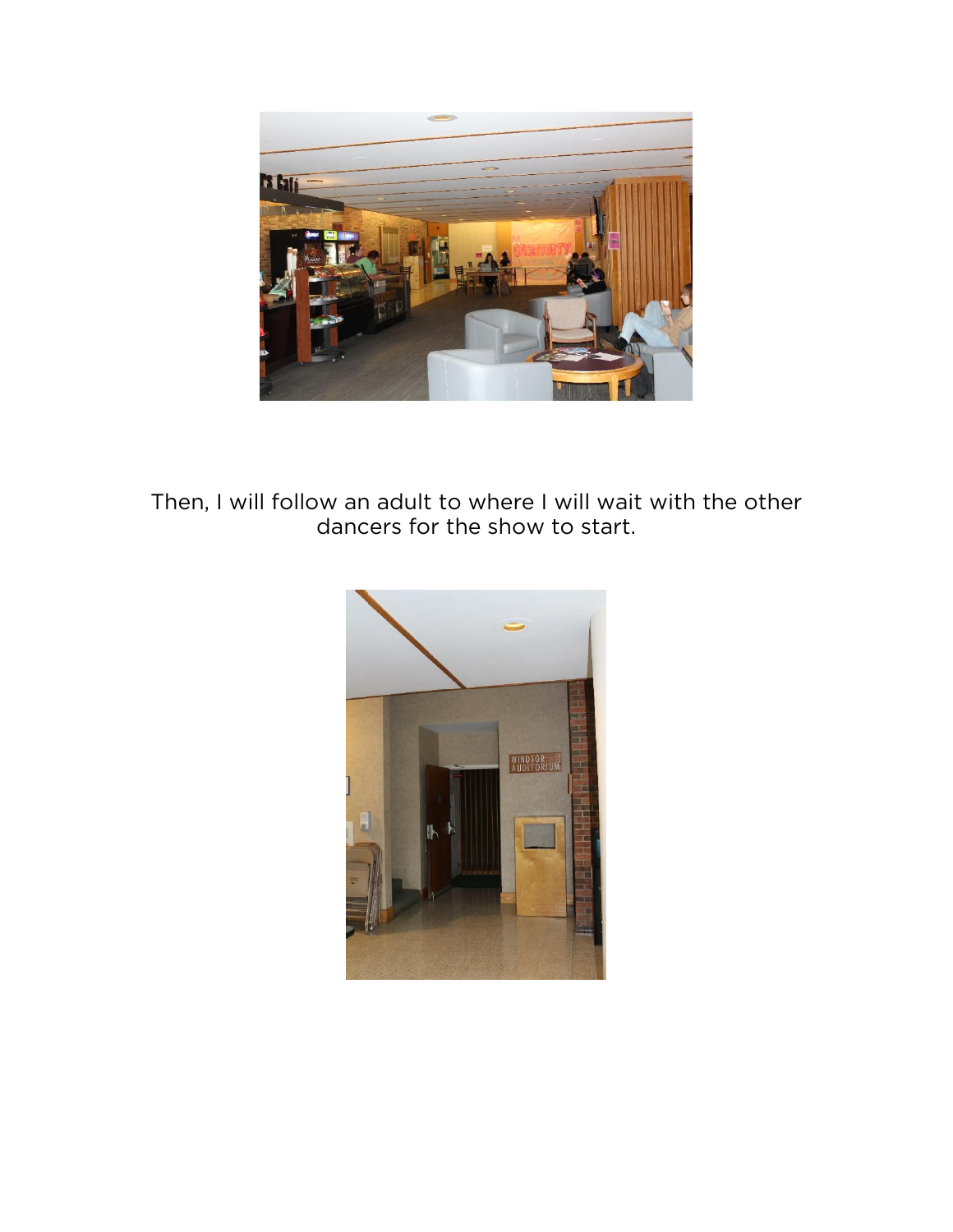We might watch a movie or play while we wait.

I can be calm and safe. I can let the adults know if I need to use the bathroom or get a drink.







I can ask the teachers for something to play with if I need to.

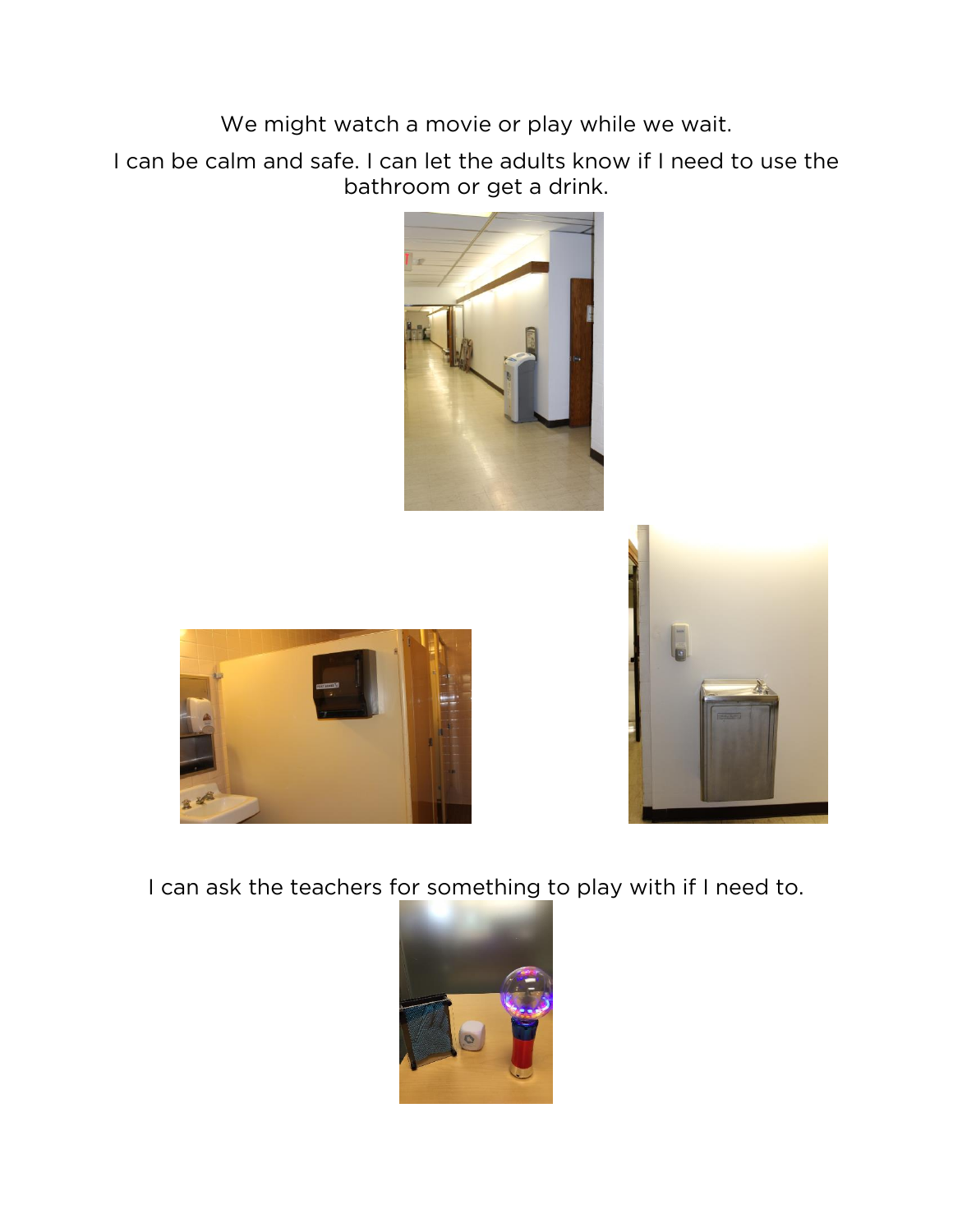When it is time to dance, and adult will take us to the stage. I will stay with the teacher as we walk to the stage. I will stay calm and be safe.



Then, it is my turn to dance. It is fun to be on stage! I can be calm and safe on stage. I will see many chairs and people watching. They are happy to see me dance!

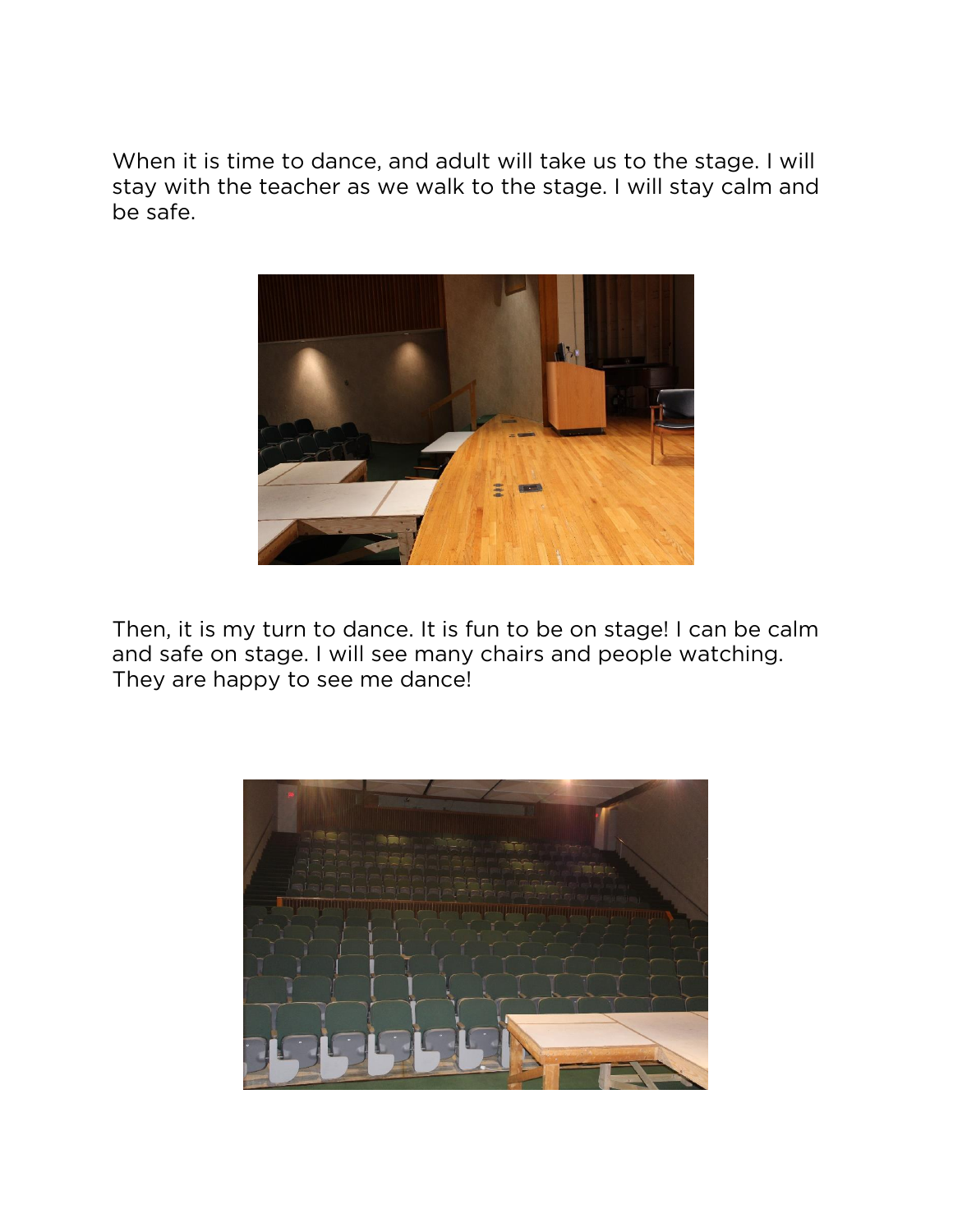The lights may go dark where the people are sitting. I am safe when the lights go out. I will stay calm.



When I am done dancing, I will walk down the steps and sit in the chairs. I will sit where the teacher tells me to sit. I will stay in my chair unless my teachers tells me I can get up. I can wait patiently and stay quiet. It is fun to watch the dancing!

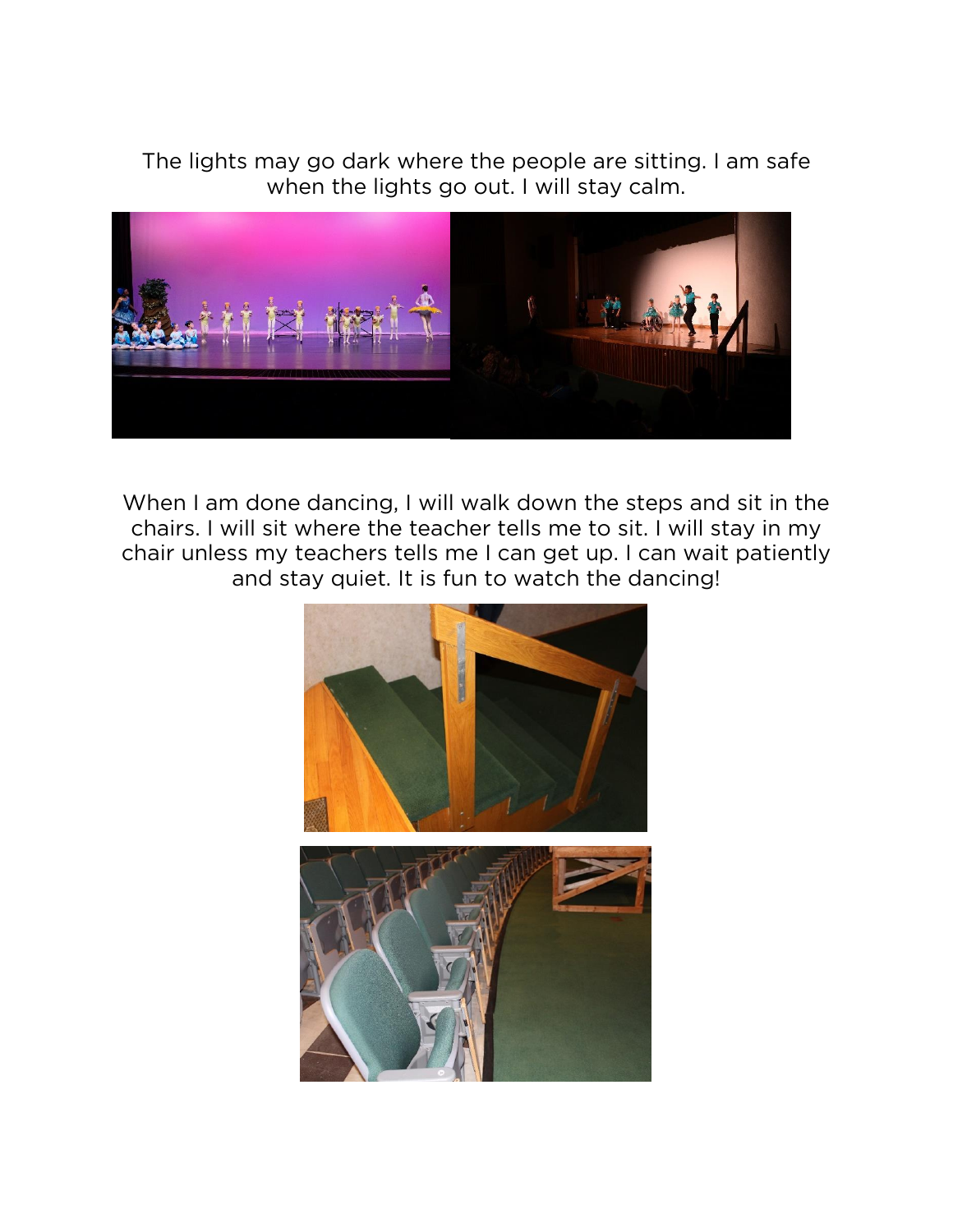When the dancing is over, I will go up the stairs and take a bow with all the dancers. The audience will clap. It may be loud. I am safe. The audience loved my dancing!





After that, the teachers will take me back to the waiting area. I will wait for my family to come get me. I can be calm and safe while I wait.